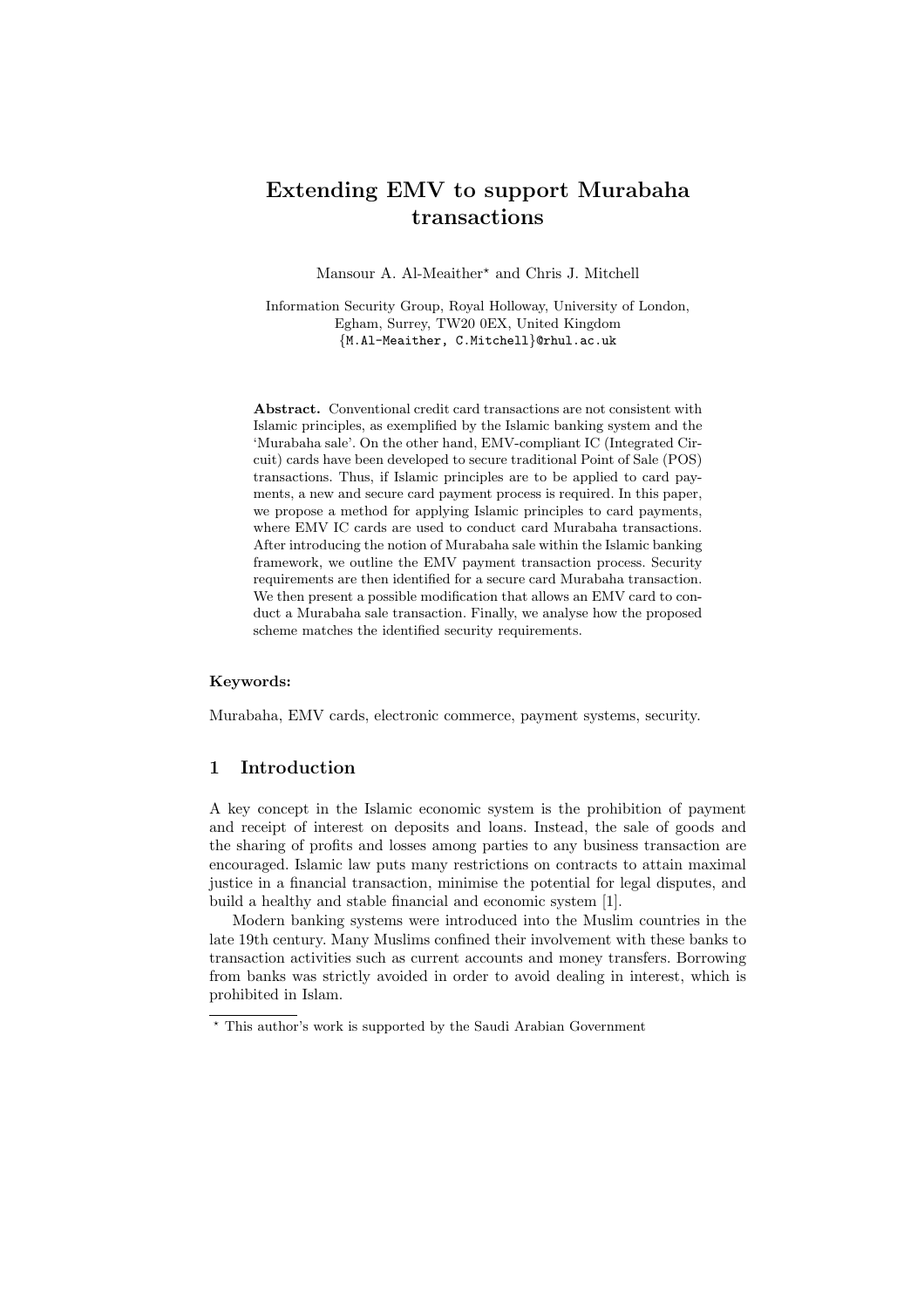As a result, Islamic banks began to offer financial instruments consistent with Islamic religious beliefs.

Although it is difficult to obtain exact figures on the size of the Islamic financial sector, it is nevertheless experiencing strong growth. According to [7], the Islamic banks assets grew from \$5 billion in 1985 to over \$100 billion in the late nineties. While conventional banks guarantee the capital and rate of return, Islamic banks, working on the principle of profit and loss sharing, cannot, by definition, guarantee any fixed rate of return on deposits.

Meanwhile, the growing volume of fraud in credit/debit card transactions at the Point of Sale (POS) has led the card associations MasterCard and Visa to support their members in providing card-holders with a chip-based card. The advantages include combating fraud, validating both card and cardholder, and managing cards remotely. In order to allow a single merchant terminal to be used with cards issued by different card issuing banks and different brands, the EMV [2–5, 9] specifications have been developed, which define the physical and electrical characteristics of the IC card, the IC terminal specifications, and how the IC terminal communicates with the IC card. The security services supported by the EMV specifications include the following:

- Card authentication, where a terminal can be certain that a card is genuine,
- Risk management, where the card and the terminal independently decide which transactions need to be referred back to the card issuer at the time of the transaction,
- PIN verification on the card itself, and
- Transaction authorization by which a card issuer can be certain that a transaction has come from a specific and authentic card, as well as the card ensuring that the approval/decline response has been sent by the authentic issuer.

However, conventional credit card transactions are not consistent with Islamic principles, since they involve dealing in interest. Therefore, if Islamic principles are to be applied to card payments, a new and secure card payment process that is consistent with Islamic principles is required. Meeting this need by extending the EMV specifications to enable cards to conduct Murabaha transactions is potentially attractive for a number of reasons.

- 1. There will potentially be a significant reduction in Murabaha sale transaction expenses.
- 2. There will undoubtedly be a significant increase in Murabaha transactions, which will result in additional revenue stream for both merchants and issuers.
- 3. EMV is a good basis for inter-operability and global coverage.
- 4. Cardholders already have a trust relationship with their issuer.
- 5. Exploiting the existing EMV infrastructure provides a cost-effective solution.

In this paper we present a method of using EMV cards for secure card-based Murabaha transactions. After introducing the notion of Murabaha sale within the Islamic banking framework, we outline the existing EMV payment process.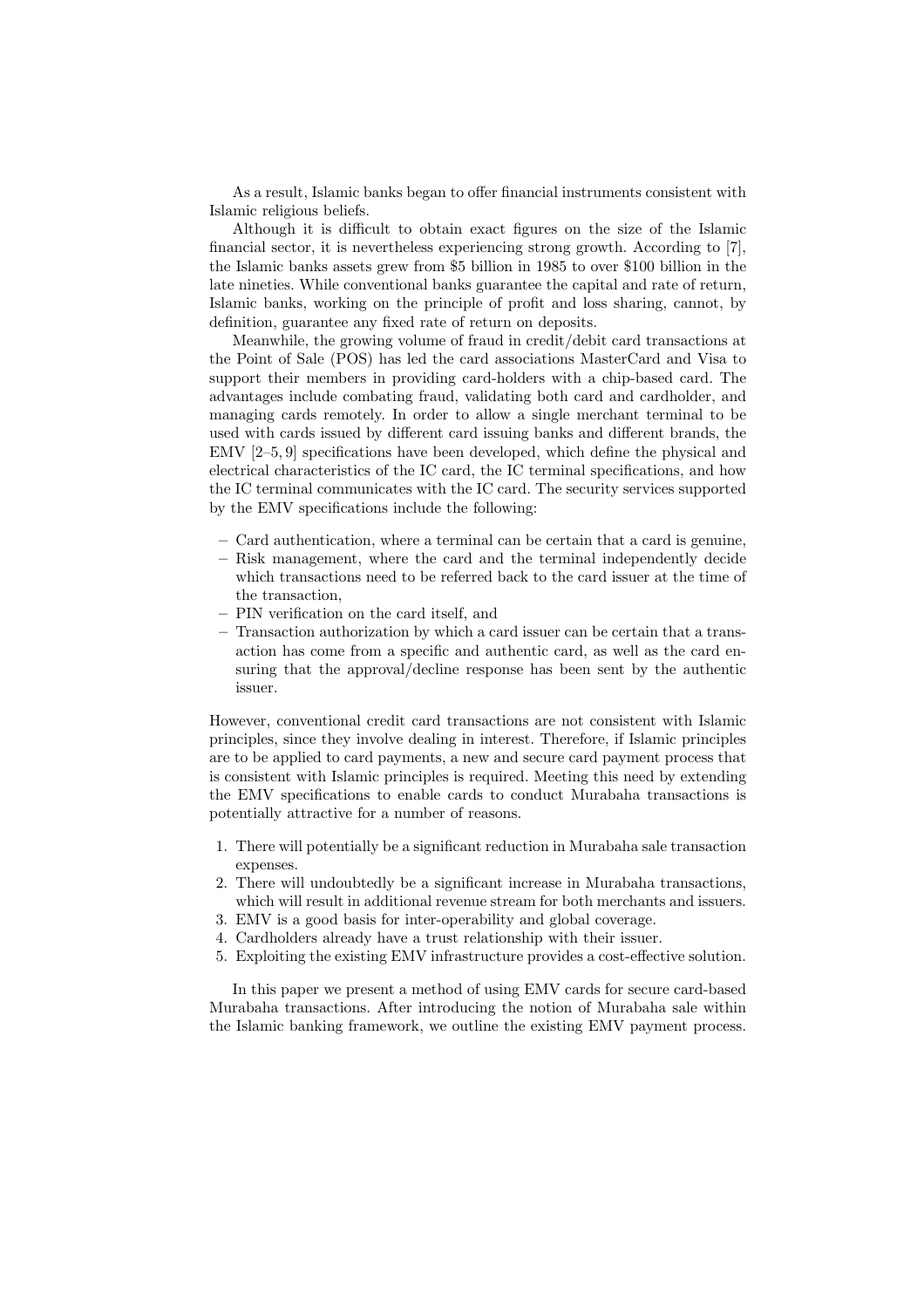Security requirements are then identified for a secure card-based Murabaha transaction. We then present a possible modification to EMV that allows the conduct of a Murabaha sale transaction, Finally, we analyse how the proposed protocol matches the identified security requirements.

# 2 Murabaha Sale

Murabaha sale is one of the most commonly used forms of financing provided by Islamic banks. Hasanin [6] notes that Murabaha is the mode of contract most frequently used in Islamic banking, in some cases accounting for 90% of all financing.

Murabaha is an Arabic term that means obtaining profit, and is a type of trust trading. Financially, it means cost plus profit sale, but in Islamic law it is a term that refers to a particular kind of sale [6].

A customer wishing to purchase goods requests the Islamic bank to purchase these items on his behalf and then sell them to him with a certain amount of profit agreed upon added to the initial cost. In the period up to the resale the bank has title to the goods, and hence a legal responsibility. The basic component of Murabaha is that the seller discloses the actual cost he has incurred in acquiring the goods, and then adds some profit thereon.

# 2.1 Rules Governing a Murabaha Sale

The validity of a Murabaha transaction depends on certain conditions, which should be properly observed to make the transaction acceptable in Islamic law. The rules that govern this principle, as stated in [6], are as follows.

- The two sale transactions making up a Murabaha payment, one through which the financial institution acquires the commodity and the other through which it sells it to the customer, should be separate and real transactions.
- The financial institution must own the commodity before it is sold to the customer.
- It is essential to the validity of the Murabaha that the customer is aware of the original price, including the costs necessary to obtain the commodity, and the profit. This is because Murabaha is a sale with a mark-up, and if the customer did not know the basic price then a violation of the Murabaha sale conditions has taken place.
- Both parties, i.e. the financial institution and the customer, have to agree on the profit for the financial institution from the sale, where the sum of the cost and profit is equal to the selling price charged by the financial institution.
- Murabaha is valid only where the exact cost of a commodity can be ascertained. If the exact cost cannot be ascertained, the commodity cannot be sold on a Murabaha basis.
- It is also necessary for the validity of Murabaha that the commodity is purchased from a third party. The purchase of the commodity from the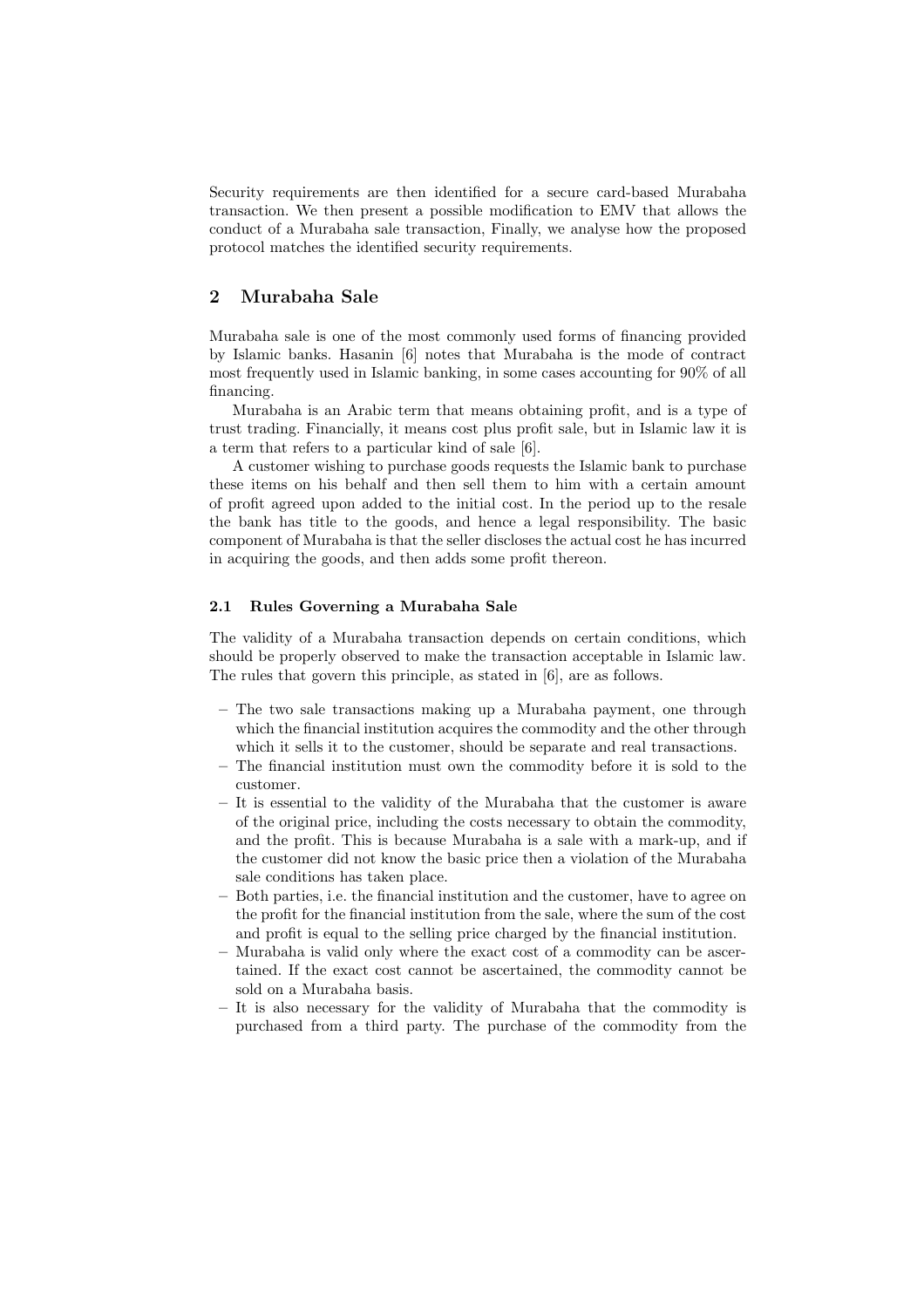customer on a "buy back" agreement is not allowed in Islamic law. Murabaha based on a "buy back" agreement would be nothing more than an interestbased transaction.

– Cash is not permitted to be withdrawn on a Murabaha basis.

Unless these conditions are fully observed, a Murabaha transaction becomes invalid under Islamic law.

# 3 The EMV Transaction process

In this section, we give an overview of the EMV transaction flow, with a focus on the security mechanisms. A more detailed description of these mechanisms can be found in [3].

An EMV card payment transaction involves interactions between four parties: the cardholder, the merchant, the acquirer, and the issuer, with roles as follows.

- Issuer: A financial institution that issues a payment card to the cardholder.
- Cardholder: An authorised holder of an card issued by the issuer. The card stores the cardholder's payment data and is capable of generating authentication data and verifying a cardholder's PIN. During a transaction, a cardholder has a connection only to the merchant, which passes authorisation messages to the issuer (via the acquirer).
- Merchant: This is the business that accepts the card payment for the purchased goods. It uses a terminal to interact with the card. The terminal also interacts with the issuer (via the acquirer) to receive authorization for payment transactions.
- Acquirer: This is a financial institution that processes card payment authorizations and payments for the merchant. The acquirer and the issuer communicate through a secure financial network.

#### 3.1 EMV transaction security

EMV transaction security is accomplished in two phases:

1. Authentication. Card authentication to the terminal is achieved using digital signatures. A chain of trust is established from the card scheme, which acts as the top-level certification authority (CA). Each terminal has a trusted copy of the CA's public key; the CA signs a certificate for the issuer public key and this certificate is stored on the card. The CA's public key and the issuer certificate are used to verify the authenticity of data stored in the card and messages sent by the card to the terminal during a transaction.

Cardholder authentication is performed by PIN entry at the terminal. The PIN can be verified offline by the card, or online by the issuer. If supported, PIN encryption for offline PIN verification is performed by the terminal using an asymmetric encipherment mechanism [3]. The card may have a separate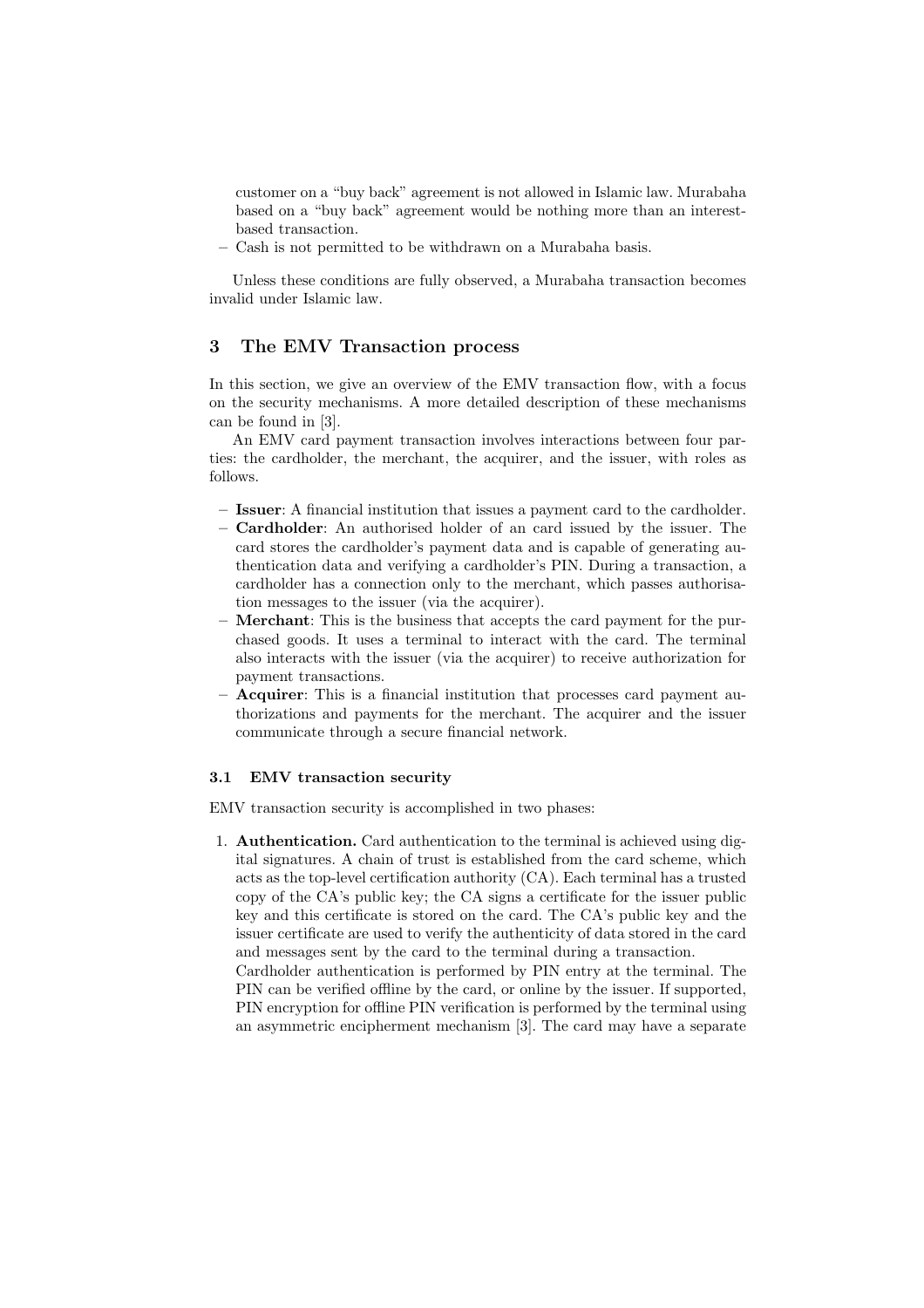key pair for PIN encryption or it may use the signature key pair. The card's public key is then used by the PIN pad to encrypt the PIN, and the private key is used by the card to decrypt and then verify the encrypted PIN.

2. Transaction authorisation. Transactions can be approved either offline by the card or online by the issuer. In both cases, symmetric cryptographic mechanisms are used to generate and verify Application Cryptograms (AC). The ACs exchanged by the issuer and the card are cryptographically secured using MACs (Message Authentication Codes). These are computed using a session key derived from a long term secret key shared between the card and the issuer.

The EMV Specifications allow both phases to be completed offline, without communicating with the issuer. However, the card or the terminal may force the transaction online, in which case an authorisation message is sent to the issuer for verification.

#### 3.2 EMV transaction flow

The EMV transaction flow begins when the buyer card is inserted into the merchant terminal. The terminal reads data from the card for use in its risk management and to establish the card authenticity.

There are two types of card authentication, Static and Dynamic Data Authentication (SDA and DDA), where not all cards support DDA. For the card to support DDA it must have its own signature key pair and the means to generate signatures. In both cases the terminal uses a stored copy of the card brand public key to verify the issuer public key certificate; in DDA, the terminal also verifies an issuer-signed certificate for the card public key. In SDA, the terminal verifies the issuer's signature on critical card resident data so that unauthorised alteration of issuer data after personalisation is detected. In DDA, the terminal uses a public key based challenge response protocol to authenticate the card and verify the integrity of card resident data [3].

Next the Cardholder verification method is invoked to ensure that the person presenting the card is the one to whom the application in the card was issued. For this purpose EMV uses a secret PIN, where this PIN can be verified either offline by the card or online by the issuer. Upon successful cardholder verification, the terminal then decides whether the transaction should be approved offline, declined offline, or an online authorisation is necessary. Providing it does not reject the payment at this stage, the terminal passes the payment request to the card in the form of a GENERATE AC command. In response, the card performs 'action analysis'. Depending on the card risk management policy the card's action analysis can return one of three results [4].

- 1. A Transaction Certificate (TC), when the payment is approved offline.
- 2. An Authorisation ReQuest Cryptogram (ARQC), when either the card or the terminal want to go online so that the issuer can authorise or reject the transaction. The issuer then responds with an Authorisation ResPonse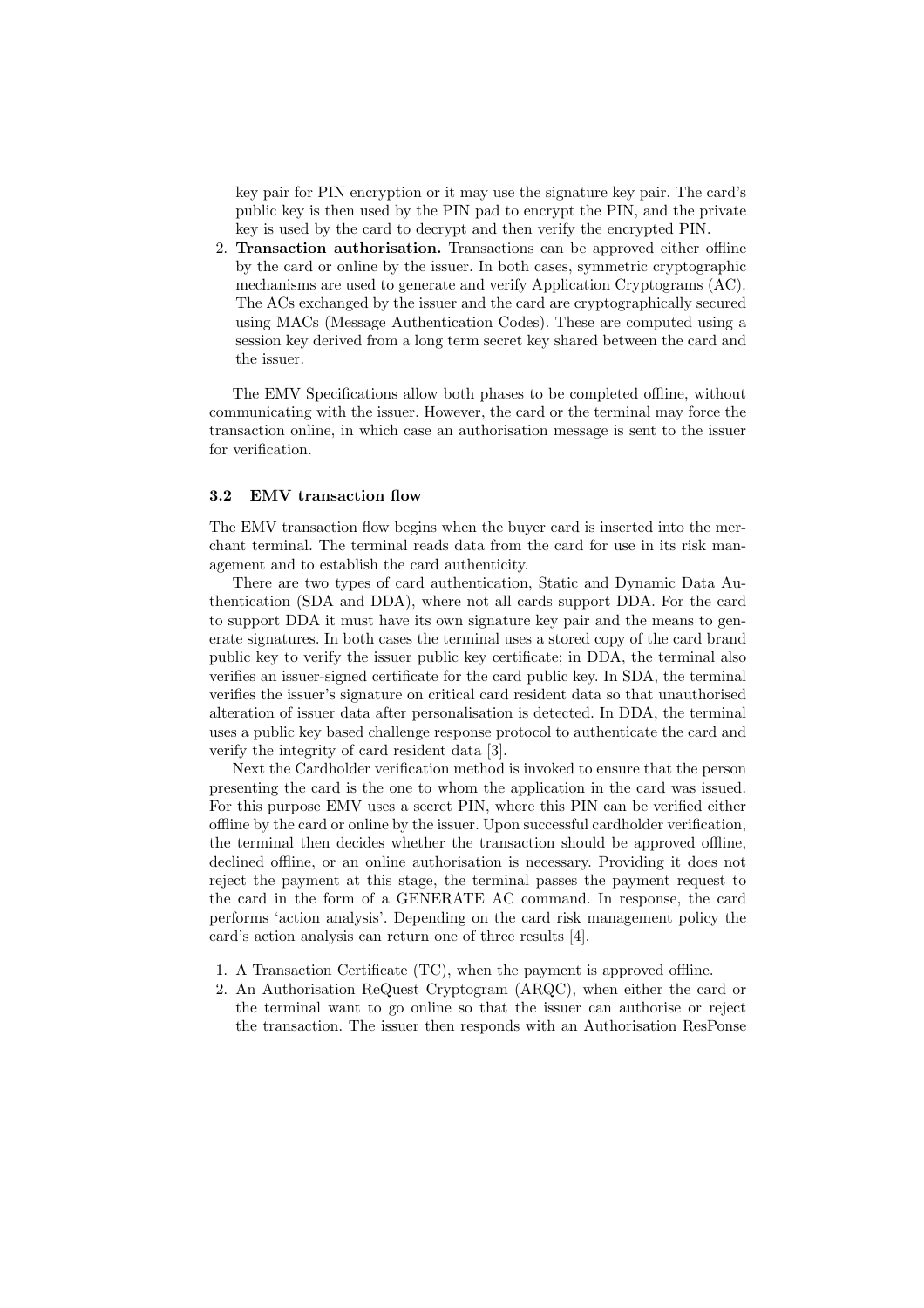Cryptogram (ARPC) which the card verifies and acts on. The terminal then issues a second GENERATE AC command that includes the issuer response and possibly a command script that the issuer may send. If the transaction is approved by the issuer, the card computes a transaction certificate (TC).

3. An Application Authentication Cryptogram (AAC), when the request is declined.

Finally, by returning either a TC or an AAC to either the first or second GENERATE AC command issued by the terminal, the card indicates its willingness to complete transaction processing. If the terminal decides to go online, completion shall be achieved when the second GENERATE AC command is issued.

# 4 Using EMV cards for a Murabaha transaction

The method proposed here for using EMV to support a Murabaha transaction involves the same participants and roles as the standard EMV payment process. However, using EMV for a Murabaha transaction requires extensions to the current security model and message flows. A key feature of a Murabaha transaction is that it is composed of two transactions, one between the merchant and the issuer, and the other between the cardholder and the issuer. Therefore, using an EMV card for a Murabaha transaction requires online communication with the issuer for every EMV Murabaha transaction that takes place. Moreover, the following assumptions are made.

- 1. The issuer has an agreement with the cardholder to sell him goods on a Murabaha basis. The issuer undertakes to purchase commodities as specified by a buyer, and then resell them on a Murabaha basis to the cardholder for the cost price plus a margin of profit agreed upon previously by the two parties. The issuer does not make a purchase unless the buyer requests it and makes a prior promise to purchase.
- 2. The EMV card is DDA capable.
- 3. Every acquirer participating in the scheme has their own signature key pair.
- 4. Every acquirer participating in the scheme has obtained a certificate for their public key from the brand CA, and this certificate is loaded into every merchant terminal supported by this acquirer.
- 5. Every issuer is equipped with a copy of the public key of the brand CA, as necessary to verify acquirer certificates.
- 6. Every terminal is equipped with its own public key certificate signed by its acquirer. [Alternatively the acquirer could append this certificate to every signed message sent from a merchant terminal to an issuer, as it passes through the acquirer network]. Additionally, it has the means to compute signatures, as well as a privacy-protected location in which to store its private key.
- 7. In a standard EMV transaction, terminal risk management is performed to protect the system against fraud. It provides positive issuer authorisation for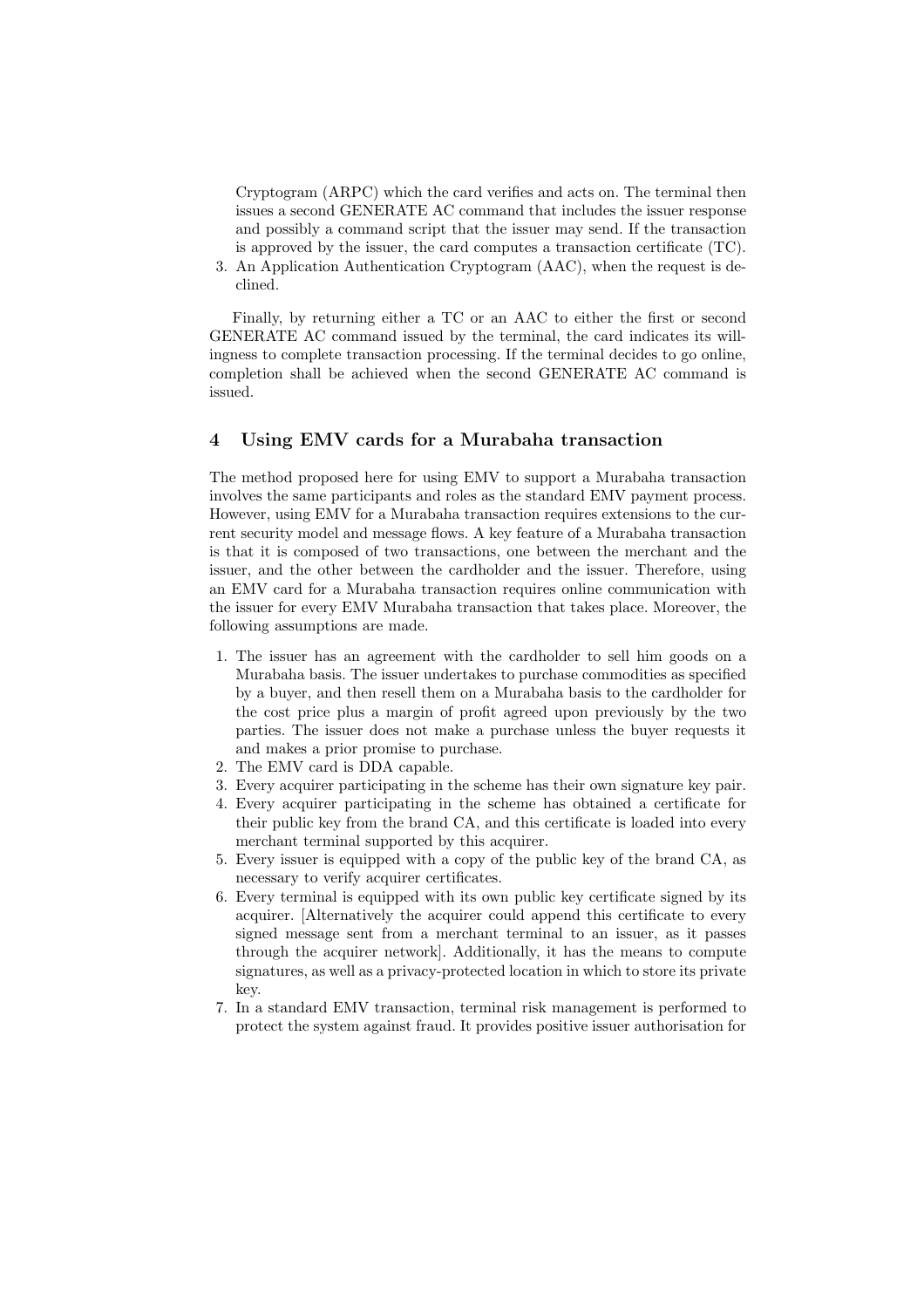high-value transactions and ensures that transactions initiated from the card go online periodically to protect against threats that might be undetectable in an offline environment [4]. However, since this function is related to offline transactions, and the proposed extension requires the terminal to go online for every transaction, terminal risk management is not performed in the proposed extension.

### 4.1 Security requirements

No participant in any transaction want to suffer any loss. Therefore, we need to define precisely the security requirements to meet the needs of the transaction participants. We therefore next identify what security services are required for a secure card-based Murabaha transaction. The security services can be divided into four categories: authentication, confidentiality, integrity, and nonrepudiation.

#### Authentication

Entity authentication provides assurance to one party regarding the identity of a second party involved in a protocol, and that the second has actually participated [8]. In the proposed extension to EMV, this security service can be sub-divided into the following:

- 1. Verification by the issuer that the merchant is as claimed.
- 2. The merchant needs to be sure that the payment card is genuine.
- 3. The merchant needs evidence that the cardholder is the legitimate owner of the payment card.
- 4. The issuer needs to be sure that the source of the payment instruction is a legitimate card.
- 5. No attacker can authorise a false EMV card-based Murabaha transaction on behalf of a cardholder.

# Confidentiality

Confidentiality for information exchanged between the transaction participants is needed. The main reason for confidentiality is to prevent misuse of transaction data by unauthorised parties [8]. This security service can be subdivided into the following:

- 1. The cardholder PIN must be kept secret from non-authorised parties.
- 2. The cardholder may require privacy of his order information.

#### Integrity

Integrity ensures that data is not altered in an unauthorised manner since it was created, transmitted, or stored by an authorised participant [8]. This security service can be sub-divided into the following.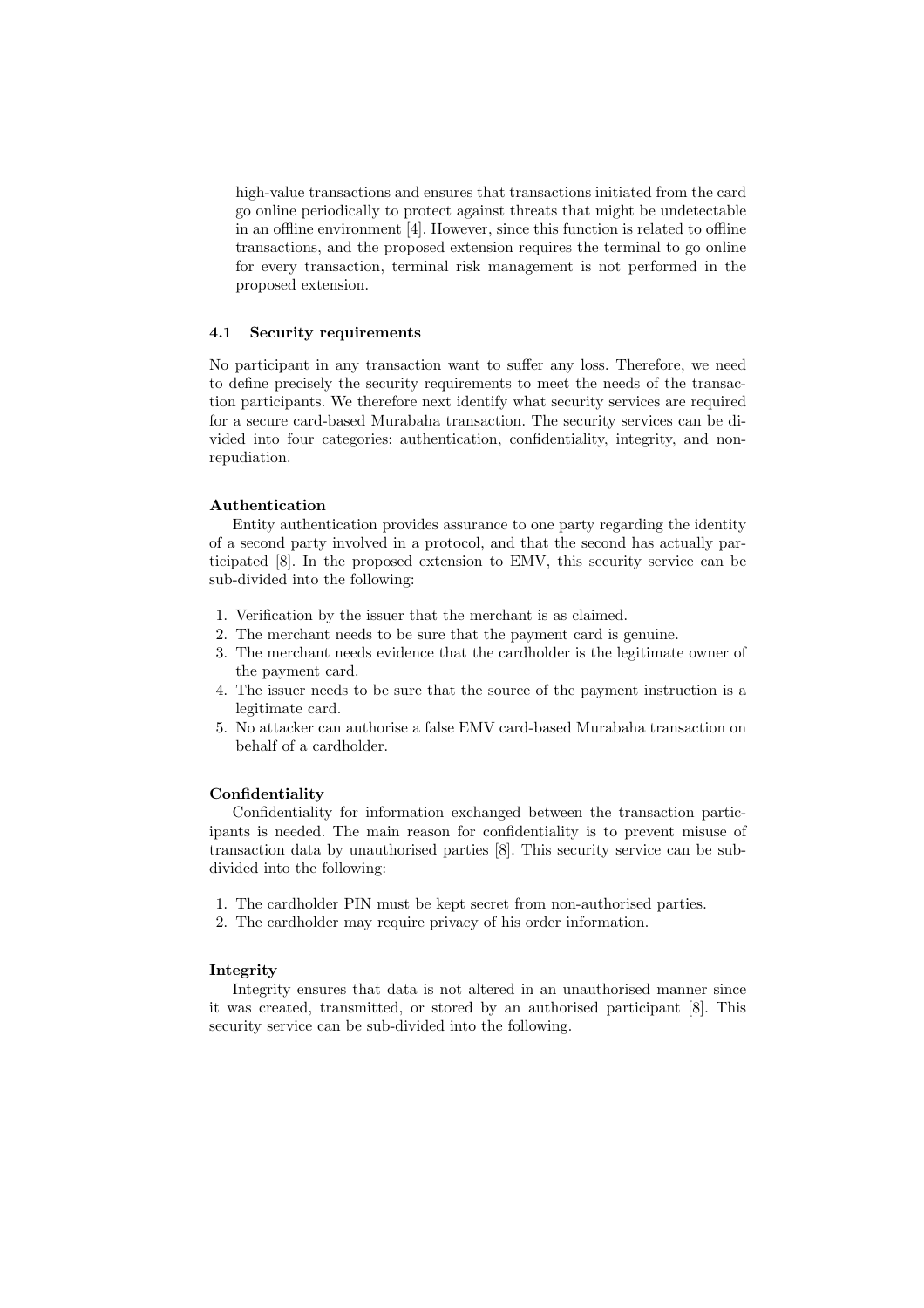- 1. The cardholder must be aware of the original price of the goods being purchased and the amount of profit the issuer is charging him before buying the goods. This is important for the transaction to be compatible with Murabaha sale conditions.
- 2. The buyer requires assurance that the issuer owns the goods being offered.
- 3. The cardholder payment authorisation must be protected against alteration, or any alteration must be detectable.

#### Non-repudiation

Non-repudiation prevents a participant from denying an action he has performed [8]. This security service can be sub-divided into the following.

- 1. The merchant must have evidence that the issuer has bought the goods and authorises him to sell the goods on his behalf to the cardholder.
- 2. The issuer must possess evidence that the cardholder has authorised payment for the goods on a Murabaha basis.

#### 4.2 Interaction

We now describe the processes necessary to complete an EMV-based Murabaha transaction. In the description,  $X||Y$  denotes the concatenation of data items  $X$ and Y and  $S_X(M)$  is the signature of entity X on message M using the private signature key of entity X.

Figure 1 illustrates a transaction in which a cardholder uses his EMV card to purchase goods on a Murabaha basis from a merchant. It begins when the card is inserted into the merchant terminal (step 1). To authenticate the card, DDA is performed.

The terminal first issues the READ RECORD command (step 2) which returns the Primary Account Number (PAN), the CA identifier, the issuer public key certificate Cert<sub>I</sub>, and the card public key certificates Cert<sub>IC</sub>. In order to authenticate the card's public key in  $Cert_{IC}$ , the terminal verifies the issuer public key certificate  $Cert_I$  using its copy of the CA public key. The issuer signature on  $\text{Cert}_{IC}$  is then verified.

After successful verification of the card certificate  $Cert_{IC}$ , the terminal constructs the Purchase Information (PI), which contains a description of the goods, price and the date. Moreover, the terminal generates authentication data  $(Data)$ which contains a random number generated by the terminal, the current date and time, and the card PAN. The terminal then sends a challenge to the card using an INTERNAL AUTHENTICATE command containing  $Data||PI$  (step 4). The EMV specification allows the INTERNAL AUTHENTICATE command to carry data of size up to 252 bytes [4], which is enough for the authentication data and the additional PI. Upon receipt of the message in step 4, the card computes the signature  $S_{IC}(Data||PI)$  and sends it to the terminal (step 5). The card response (step 5) acts as a promise from the cardholder to buy the goods from the issuer on a Murabaha basis. Using the card certificate  $Cert_{IC}$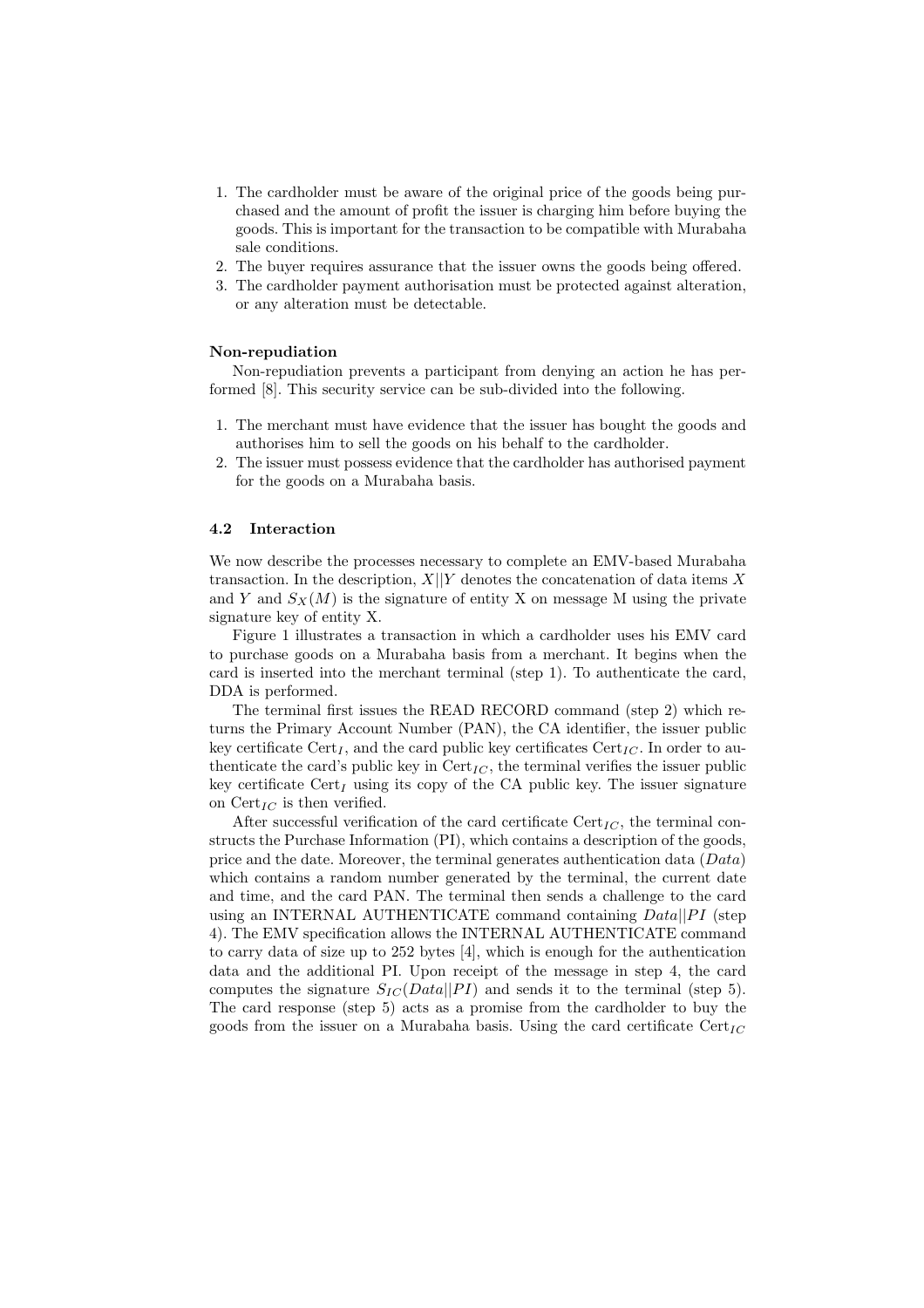

Fig. 1. EMV card-based Murabaha transaction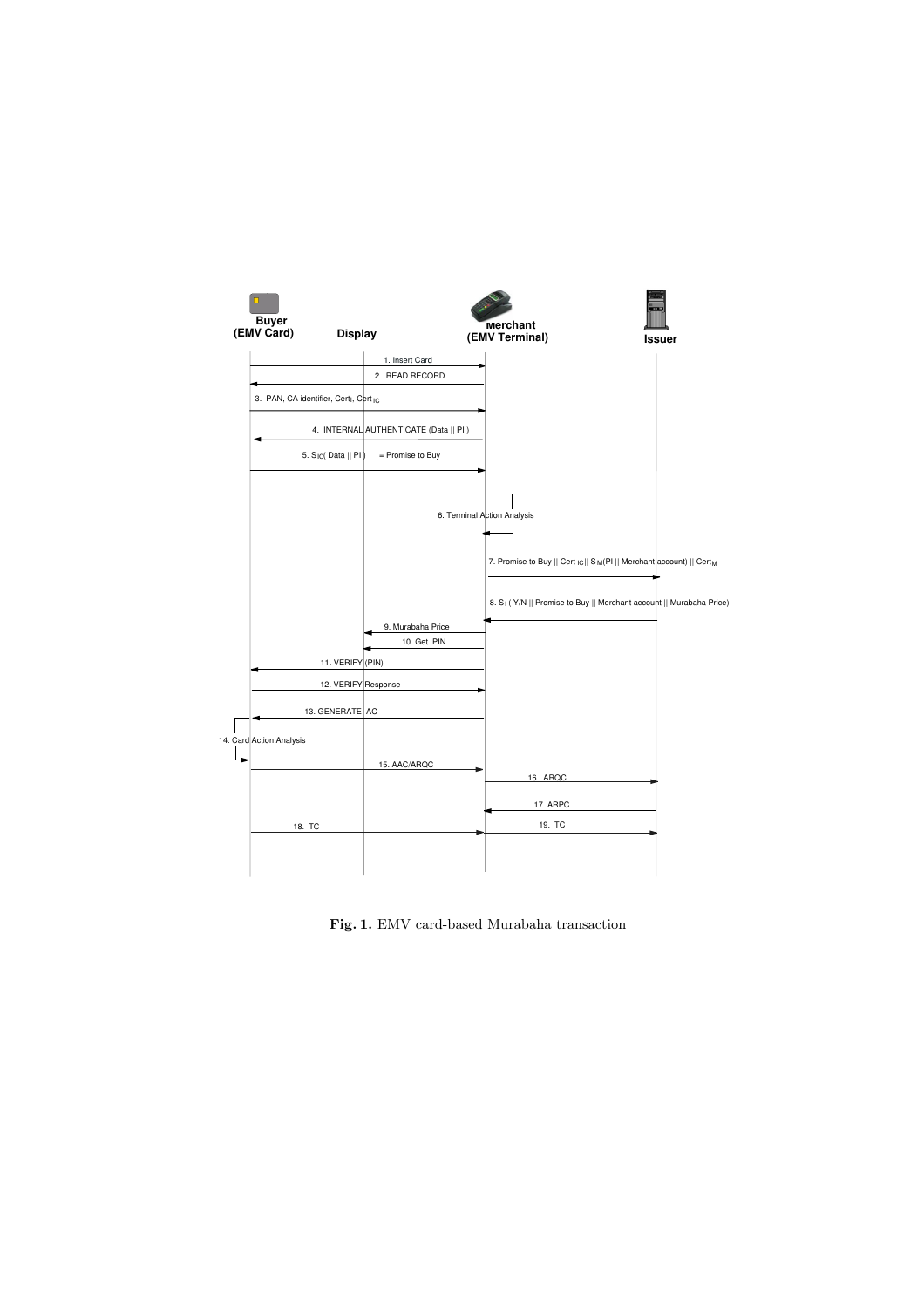retrieved in step 3, the terminal verifies the signature  $S_{IC}(Data||PI)$ . Then, it checks that the same random number sent in step 5 is present in the signed data.

After successful verification of the signature received in step 5, the terminal action analysis is performed (step 6), where the decision is made as to whether the transaction should be declined offline, or continue online. If the decision is to reject the transaction, the terminal will issue a GENERATE AC (step 13) asking for an Application Authentication Cryptogram (AAC) from the card. If the outcome of the decision is to go online, the terminal constructs a message that contains the cardholder promise to buy the goods made in step 5 and the merchant signature over its bank details ('Merchant account') and  $PI$ . The terminal then sends this message (step 7) to the issuer along with its public key certificate  $\text{Cert}_M$  and the card public key certificate  $\text{Cert}_{IC}$ .

The information sent in step 7 notifies the issuer that a cardholder wishes to buy the goods, with the description given in  $PI$ , on a Murabaha basis. The issuer checks the cardholder promise to buy. If the issuer decides to proceed with the transaction, he first buys the goods from the merchant by crediting the goods price to the ('Merchant account') received in step 7. Then, the issuer constructs and sends a signed authorisation message to the terminal (step 8). This message contains the issuer decision as to whether to proceed or decline the transaction, and the price at which the goods will be sold to the cardholder ('Murabaha price'). In addition, this message authorises the merchant to sell and deliver the goods on behalf of the issuer to the cardholder. The signature in step 8 can be verified by the merchant terminal using the issuer's public key obtained during step 2.

After successful verification of the signature received in step 8, the terminal displays the 'Murabaha price' to the cardholder (step 9) and requests the buyer to enter his PIN (step 10). EMV allows the PIN to be verified offline by the card or online by the issuer. In the proposed scheme, both options remain valid. If the decision is to perform offline verification, the terminal sends a VERIFY command to the card (step 11). On receipt of the VERIFY command, the card returns a VERIFY response message (step 12), which indicates success or failure. In addition to ensuring that the person presenting the card is the person to whom it was issued, correct PIN entry by the cardholder is regarded as agreement by the cardholder to purchase the goods from the issuer on a Murabaha basis at the specified price (the 'Murabaha price').

After successful cardholder verification, the terminal sends a GENERATE AC command to the card (step 13). Next, the card action analysis process (step 14) begins, where a card performs its own risk management to protect against fraud or excessive credit risk [4]. Details of card risk management algorithms within the card are specific to the issuer. A card may decide to complete the transaction online or reject the transaction offline. If the outcome of the decision is to reject the transaction offline, an AAC is returned by the card to the terminal (step 15) and the transaction ends. If the outcome of the decision is to complete the transaction online, an ARQC is generated and sent by the card to the terminal (step 15) and then forwarded to the issuer (step 16). The issuer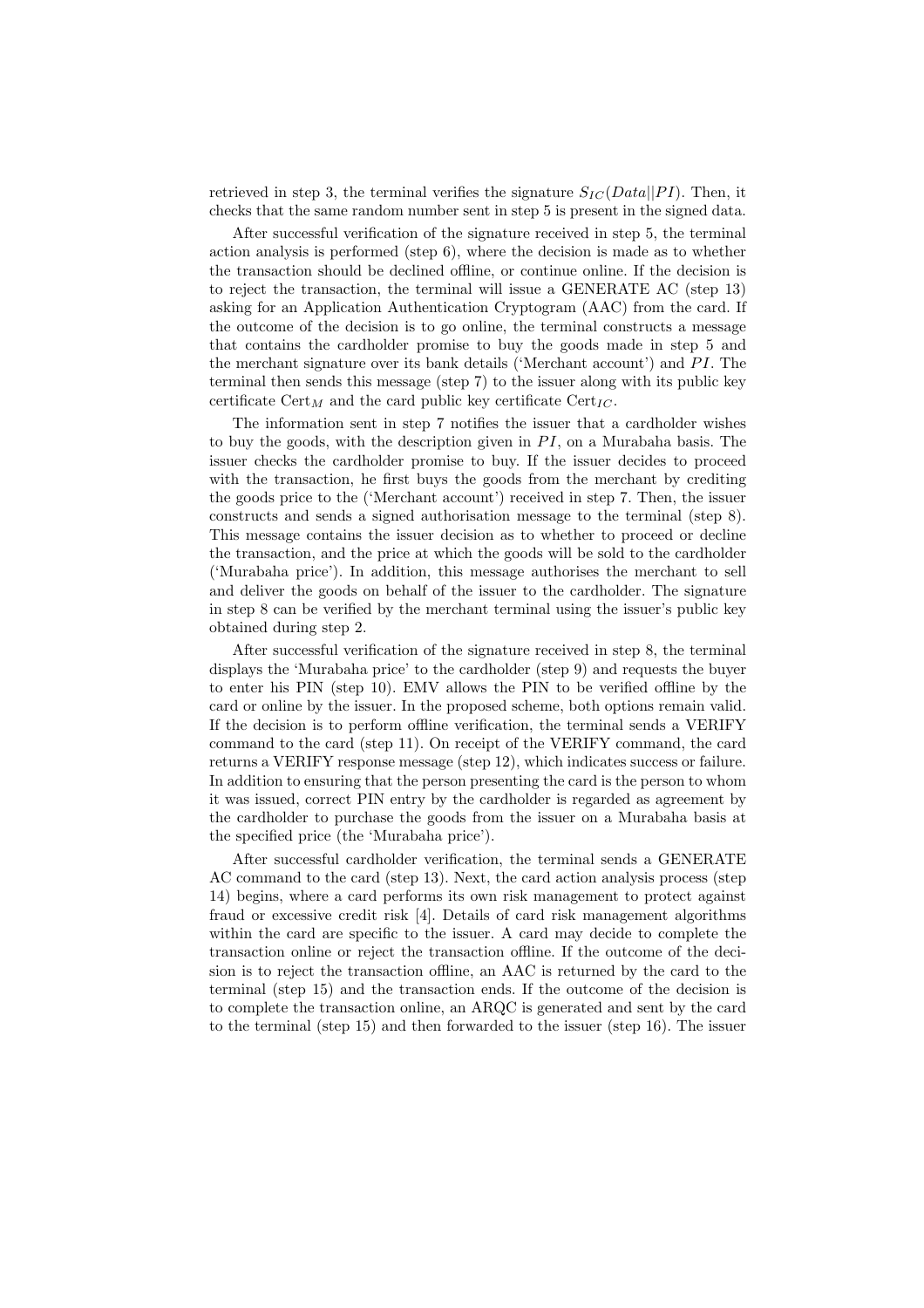responds to the ARQC with an ARPC (step 17). If the transaction is accepted, the card generates a TC (step 18) and sends it to the terminal which forwards it to the issuer (step 19) and the transaction ends.

In the proposed extension, most of the transaction procedures are similar to those in the standard EMV payment process. However, some messages have been modified and additional messages have been added to satisfy the Murabaha sale rules. For example, the INTERNAL AUTHENTICATE command (step 4) includes the Purchase Information (PI) in addition to the authentication data required by the EMV specifications. Therefore, the response signature (step 5) computed by the card must be computed on the PI in addition to the authentication data. Moreover, completely new messages (steps 7&8) have been added between the merchant and the issuer. These messages are necessary to complete the first transaction as specified in section 2.1, which is not part of the EMV standard.

Extending the EMV standard payment process requires that the terminal firmware be upgraded to allow the storage of a terminal-specific signature key pair. Additionally, the acquirer and the issuer transaction processing software must be modified to carry the new EMV messages.

An advantage of the proposed extension is that the existing EMV card needs not be changed to perform the extended transaction. The proposed changes affect only the merchant, the acquirer, and the issuer.

# 5 Security analysis

In this section, we examine to what extent the generic security requirements outlined in section 4.1 are met by the extended EMV transaction.

#### 5.1 Authentication

- 1. Verification by the issuer that the merchant is as claimed. The "standard" EMV transaction does not provide mechanisms to authenticate the merchant terminal to the cardholder and the issuer [10]. However, in our extension, the merchant terminal has its own public key certificate  $\text{Cert}_M$ , which is sent along with the terminal signature in step 7 to the issuer. The issuer verifies the merchant certificate and that the merchant signature is valid; if this verification process fails then the transaction is not completed. Nevertheless, it is still possible for the cardholder to interact with a different merchant than intended.
- 2. The merchant needs to be sure that the payment card is genuine. This is performed using DDA. The merchant terminal verifies that the card certificate Cert<sub>IC</sub> retrieved in step 3 is valid. In addition, the terminal verifies the validity of the card response (step 5).
- 3. The merchant needs evidence that the cardholder is the legitimate owner of the payment card. This is accomplished using PIN entry which can be verified either offline by the card or online by the issuer. An authentic cardholder will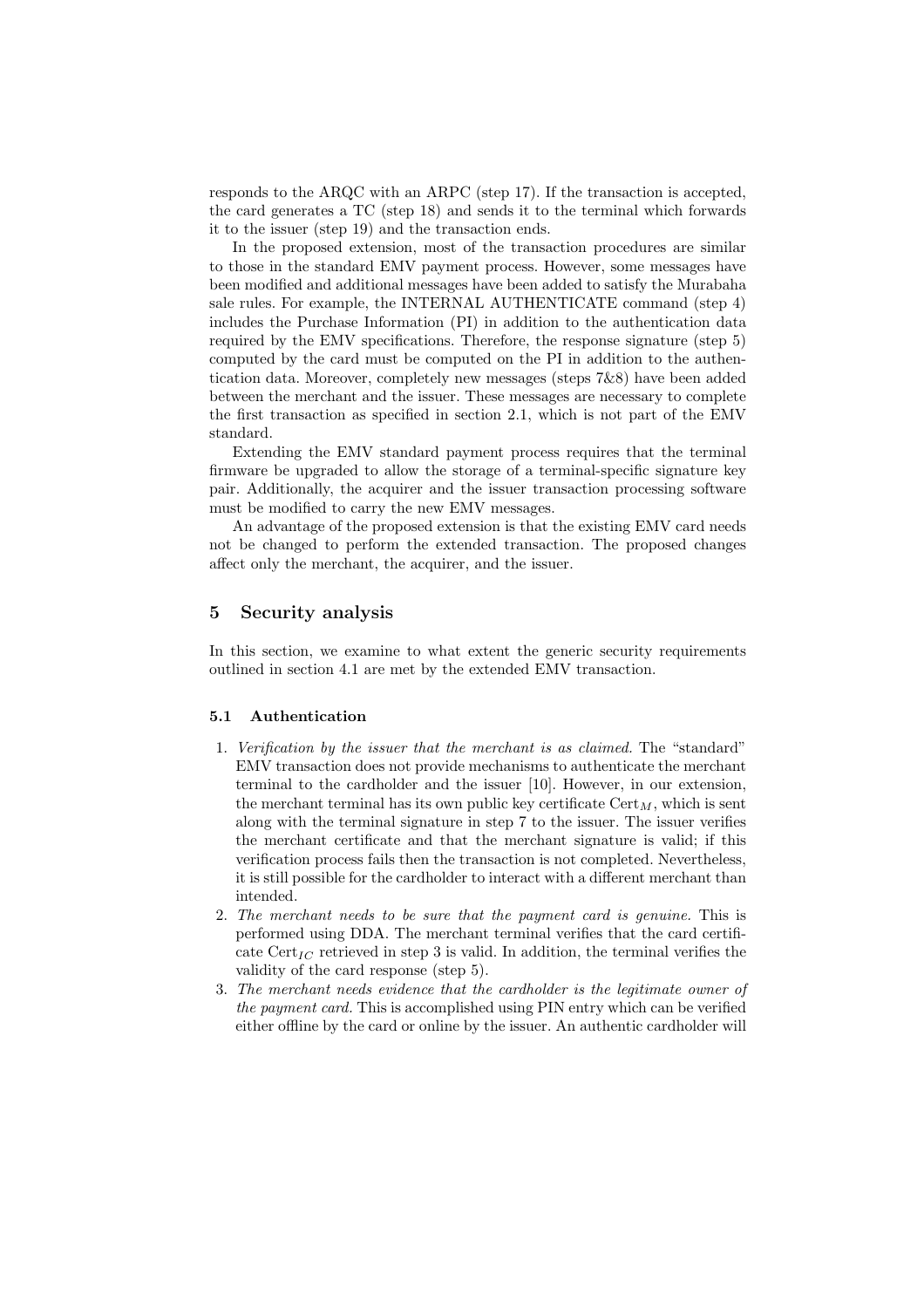enter the correct PIN. Moreover, the EMV Specifications limit the number of unsuccessful PIN entries [4].

- 4. The issuer needs to be sure that the source of the payment instruction is a legitimate card. The issuer can use the *Promise-To-Buy* and  $Cert_{IC}$  received in step 7 to verify the legitimacy of the card. Moreover, the ARQC (step 16) and TC (step 19) are generated using a key shared between the card and the issuer.
- 5. No attacker can authorise a false EMV card-based Murabaha transaction on behalf of a cardholder. The cardholder PIN is assumed to be a secret known only to the cardholder. Therefore, nobody but the cardholder can authorise an EMV card-based Murabaha transaction. This is based on the assumption that the merchant terminal displays the correct transaction data to the cardholder. This is a standard assumption for merchant terminals, where the cardholder is required to trust the reputation of the merchant when using a card in the merchant premises. In addition a fraudulent merchant is easy to track and prosecute.

### 5.2 Confidentiality

- 1. The cardholder PIN must be kept secret from non-authorised parties. If PIN verification is done using the card (offline), then the terminal can encrypt the cardholder PIN when sent from the PIN pad to the card. The card might use a separate key pair for PIN encryption or use its signature key pair. The card public key is used by the terminal (PIN pad) to encrypt the PIN, and the private key is used by the card to decrypt the encrypted PIN [3] in order to verify it.
- 2. The cardholder may require privacy of his order information. Order information is not encrypted and can be read by the terminal, the acquirer, and the issuer. Therefore, this requirement is not satisfied.

# 5.3 Integrity

- 1. The cardholder must be aware of the original price of the goods being purchased and the amount of profit the issuer is charging him before buying the goods. Since the cardholder chose the goods that are to be bought on a Murabaha basis from the merchant, we assume that he/she is aware of the original price of the goods. Moreover, in step 8 of the interaction, the terminal receives confirmation of the issuer willingness to sell the goods on a Murabaha basis with the 'Murabaha price' being the price at which the goods should be sold to the cardholder. This is followed by the terminal asking the cardholder for PIN entry. Entry of the correct PIN is taken as confirmation of the willingness of the cardholder to continue the transaction.
- 2. The buyer requires assurance that the issuer owns the goods being offered. By sending the message in step 8 to the terminal, the issuer provides an undeniable assurance to the terminal that it has purchased the goods. The buyer has to trust the merchant terminal to display the 'Murabaha price'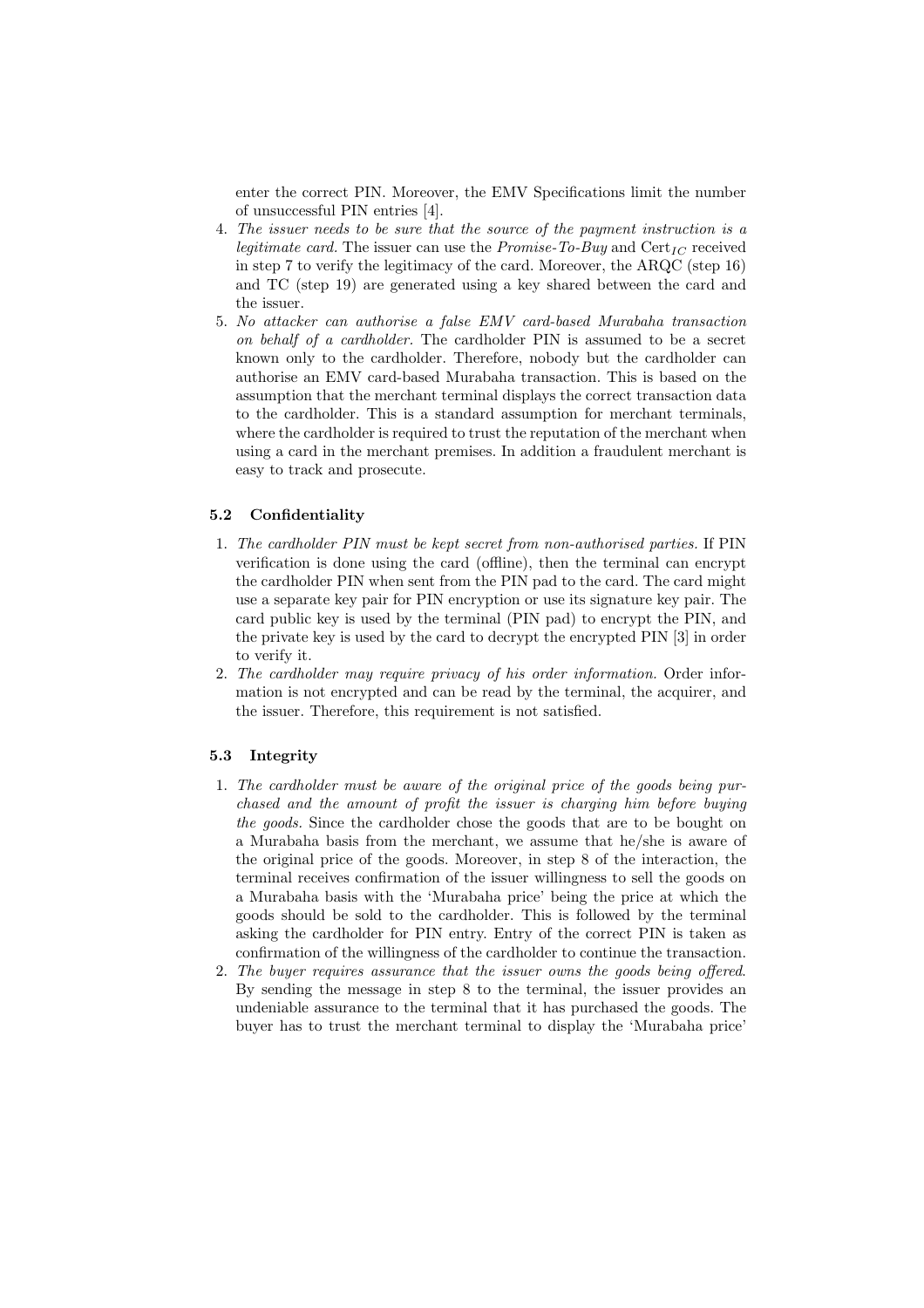only if the message in step 8 is verified correctly and indicates that the issuer has credited the 'Merchant account'.

3. The cardholder payment authorisation must be protected against alteration, or any alteration must be detectable. This requirement is met, because MACs are used to protect the integrity of the AC generated by the card. The card and the issuer can verify MACs generated by each other using a shared key.

# 5.4 Non-repudiation

- 1. The merchant must have evidence that the issuer has bought the goods. The merchant can verify the message received in step 8 from the issuer. If it verifies successfully, then it provides a payment guarantee from the issuer, because it contains the issuer agreement to buy the goods, the goods description, and the merchant bank details ('Merchant account').
- 2. The issuer must possess evidence that the cardholder has authorised payment for the goods on a Murabaha basis. Entry of the correct PIN by the cardholder upon the display of the 'Murabaha price' will trigger the generation of an ARQC and a TC by the card. The TC sent to the issuer in step 19 can be regarded as evidence of cardholder authorisation; however, the TC is generated using a shared key with the issuer. Therefore it is of no value in providing non-repudiation unless combined with evidence from audit trails, e.g. held by the acquirer.

# 6 Conclusion

In this paper, we have proposed an extension to the EMV specifications to enable cards to conduct Murabaha transactions at POS terminals. We described the extension in detail, and explained how it meets the identified security requirements. In the proposed extension, most of the transaction procedures are similar to those in the standard EMV payment process. However, additional messages have been included to satisfy the Murabaha sale rules. The proposed extension can be seen as a step towards adapting electronic payment schemes to the Islamic economic system.

Finally, a future possible research area is to see how to conduct a Murabaha transaction using a mobile phone.

# 7 Acknowledgement

The authors thank Sami Al-Suwailem from the Center for Research and Development of Al-Rajhi Banking and Investment Corporation, for discussions that helped shape some of the ideas in this paper.